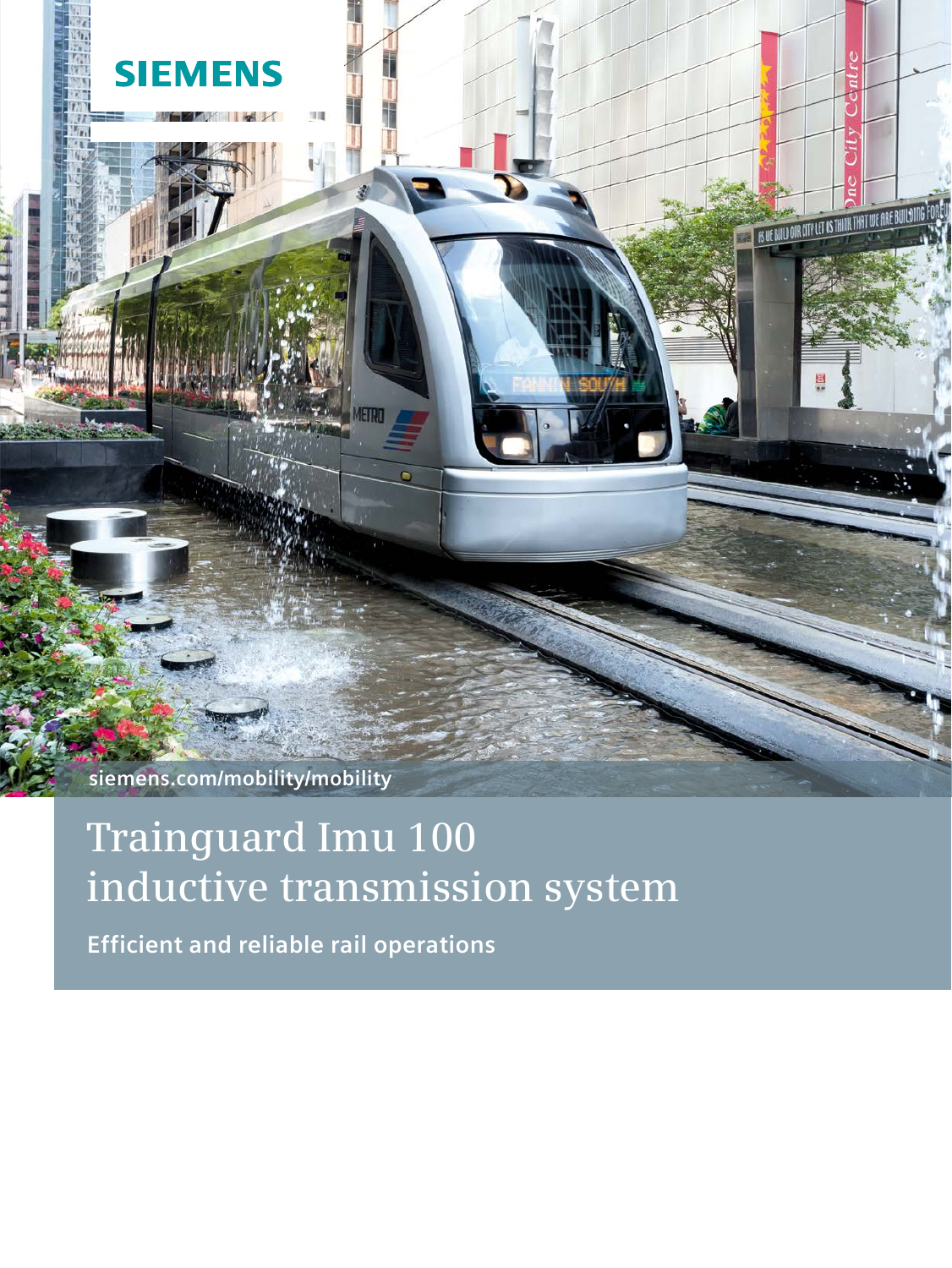

# **Attractive urban transport instead of stress and traffic congestion Trainguard Imu 100 inductive transmission system**

**Cities are becoming increasingly larger and more complex. This also imposes increased requirements on mass transit systems. Their operators have to cope with rapidly growing traffic flows and passengers' rising expectations. Their success is measured against factors such as safety, punctuality, convenience and environmental friendliness.**

**Siemens' intelligent and future-oriented mass transit concepts support operators in successfully meeting these challenges.**

**We regard our customers as partners who we support through our work in sustainably developing their urban environment and making their public mass transit both efficient and effective. You thus boost your passengers' quality of life and the attractiveness of your city as a business location.**

> With its know-how, Siemens has created the basis for efficiently solving the diverse problems of transport. This can be done, for example, with optimized operations management systems which allow shorter intervals and traveling times. The high economic efficiency of our systems offers considerable financial advantages to operators. We reduce life-cycle costs by ensuring a high level of system availability and using low-maintenance systems.

In recent years, traveling by light rail systems and trams has become increasingly popular. Stressworne motorists are now changing over to buses, trams and trains. Public urban transport has become considerably more attractive. Modern operations management systems enable the optimum monitoring of operations and thus ensure efficiency and time savings. The keyword here is the interchange of information between trackside and on-board equipment.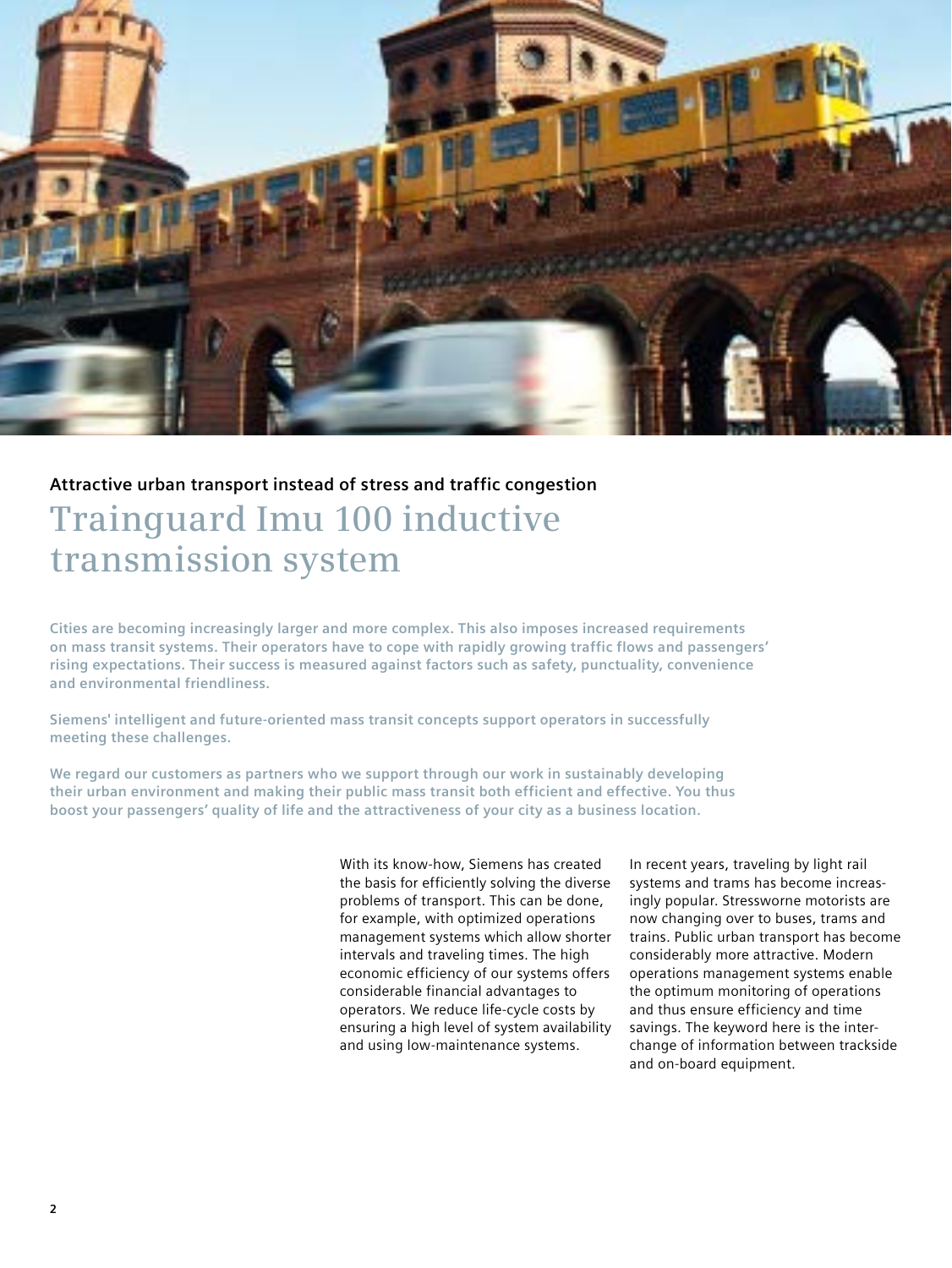

### **A system with many advantages**

# **Trainguard Imu 100 for more efficiency in operations management**

#### **From the vehicle to the track and back again**

**Transmission of information and location-related control commands** The Trainguard Imu 100 system is an information transmission system with a modular design. It is used for transmitting information from the vehicle to the track and vice versa. Data is transmitted in the form of telegrams at a rate of 50 kBaud using time-division multiplexing. A large volume of transmitted data is thus available for controlling equipment in mass transit systems.

The Trainguard Imu 100 inductive transmission system meets the requirements of modern transport systems for

- short headways
- high traveling speed
- high level of availability
- simple configurability and maintainability
- up-to-the-minute passenger information
- reduction in the number of duties for the crew
- effective train tracking for daily operations

#### **Always on stand-by**

#### **Train-to-track information transmission**

Telegrams transmitted from the vehicle are received by the Trainguard Imu 100 receiver via antennas or loops. The received data is then forwarded to connected units via various interfaces. In this way, it is possible to transmit control commands to interlockings or the entire vehicle telegram to a control center.

Location information is transmitted to the vehicle via location beacons. Data is exchanged via an air gap of max. 400 mm between the vehicle antenna and the trackside antenna or loop.

The Trainguard Imu 100 system is mainly used for transmitting

- setting requests to point controllers and light-rail signal control systems
- vehicle telegrams to depot control systems for dispatching purposes
- vehicle positions for tracking purposes
- commands to traffic control computers and level-crossing systems
- trackside data to the vehicle (e. g. door release, step board height)
- control commands for platform screen doors

as well as for precise determination of the vehicle position for up-to-the-minute and accurate passenger information.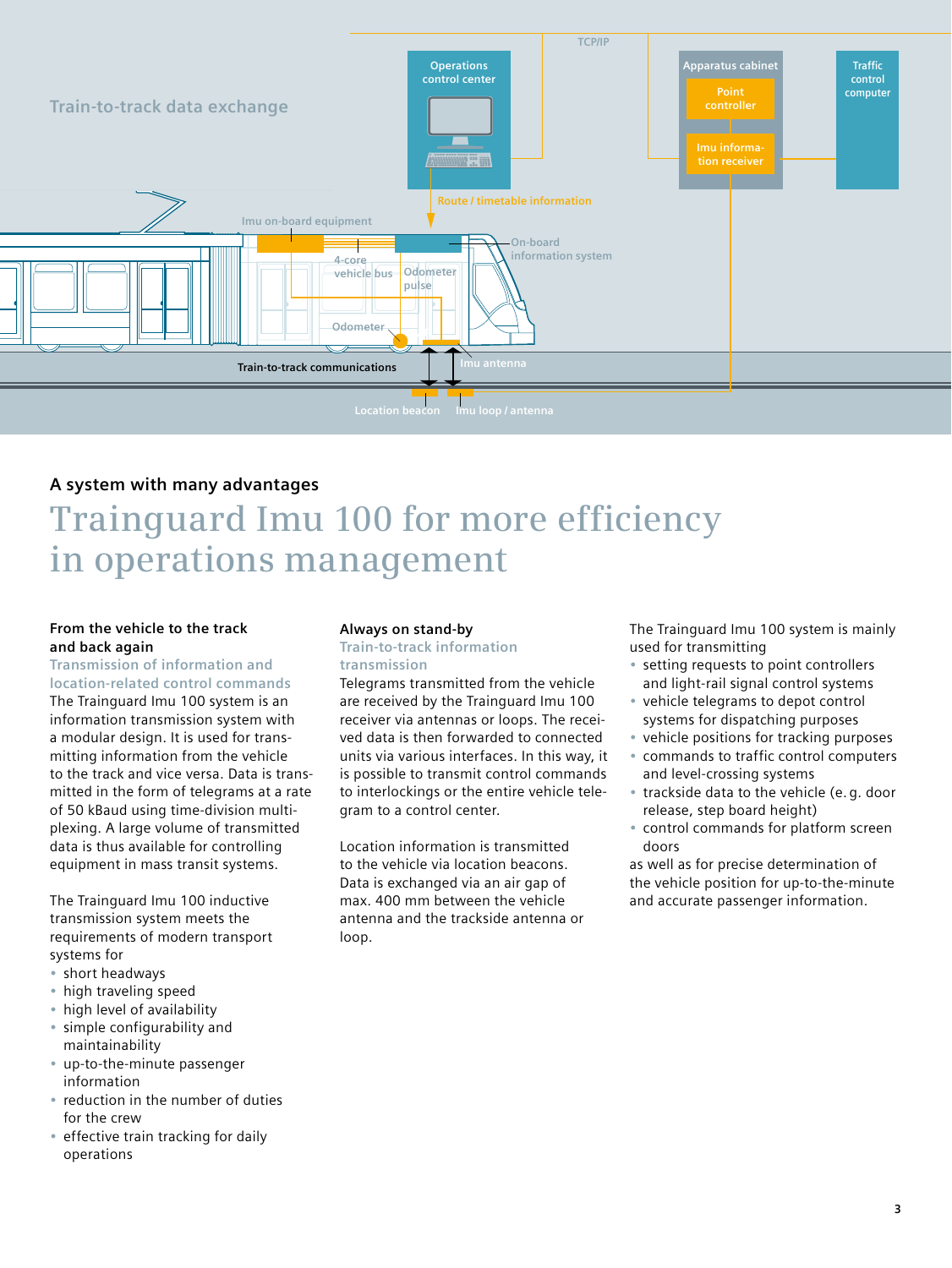





**Imu 100 receiver CPU850 (Extended type)**

**Imu 100 receiver CPU850 (Standard type)**

**Imu 100 receiver CPU850 (Compact type)**

### **Reliability all along the track**

# **Trainguard Imu 100 trackside and on-board equipment**

#### **Everything for reliable operations CPU850 receiver**

The CPU850 receiver of the Trainguard Imu 100 system is the central trackside unit. This unit is connected to the trackside receive elements (antennas and loops) via coaxial cables which can have a length of up to 4,000 m. The telegrams received via the receive elements are checked and evaluated by the Trainguard Imu 100 receiver. Subsequently, the received information can be forwarded via serial interfaces (TCP/IP, RS232, RS485, TTY) or relay contacts. Moreover, the serial interfaces allow easy integration of the Trainguard Imu 100 receivers into a bus system.

The Trainguard Imu 100 receiver has been designed as a plug-in module for 19" mounting racks. All interfaces are accessible on the front panel.

The receiver can be project-specifically configured via a conventional null modem cable and a PC. Therefore, the Imu 100 receiver comes with the required IMUProject software which, amongst other things, allows flexible parameterization of the serial interface. Configuration of the relay contacts depending on the vehicle telegram contents is also possible.

The received vehicle data is stored in a history memory, which can be read out via IMUProject. This allows the received vehicle data to be traced back for each receive element, for instance.

The Trainguard Imu 100 receiver is available as a 42-units-wide variant (Extended type) to which up to eight receive elements can be connected. 16 output relays are available. In addition, a 30-units-wide variant (Standard type) with eight output relays is available, to which up to four receive elements can be connected.

Furthermore, a 21-units-wide variant (Compact type) with three antennas is available. The device can be supplied with either direct current (24 V) or alternating current (100–240 V) and may be used for synchronizing the internal time via a radio signal.

#### **Receive/send elements**

#### **Vehicle**

On the vehicle, the send/receive antennas can be used. Both antennas feature send and receive functions and only differ in their cable entry (PG gland or plug connection).

#### **Track**

The antenna and the loop amplifier with connected track conductor cable are used as receive elements for the Trainguard Imu 100 receiver.

The track conductor is set to a loop to ensure – for example at stopover stations – the reception of messages even in the case of insufficient stopping accuracy of the vehicle at standstill.

A switching point can also be used as a trackside receive antenna. Via this switching point, a switching output is issued upon detection of a vehicle without any separate power supply. The power needed for switching is solely generated by the vehicle telegram when the vehicle passes the antenna.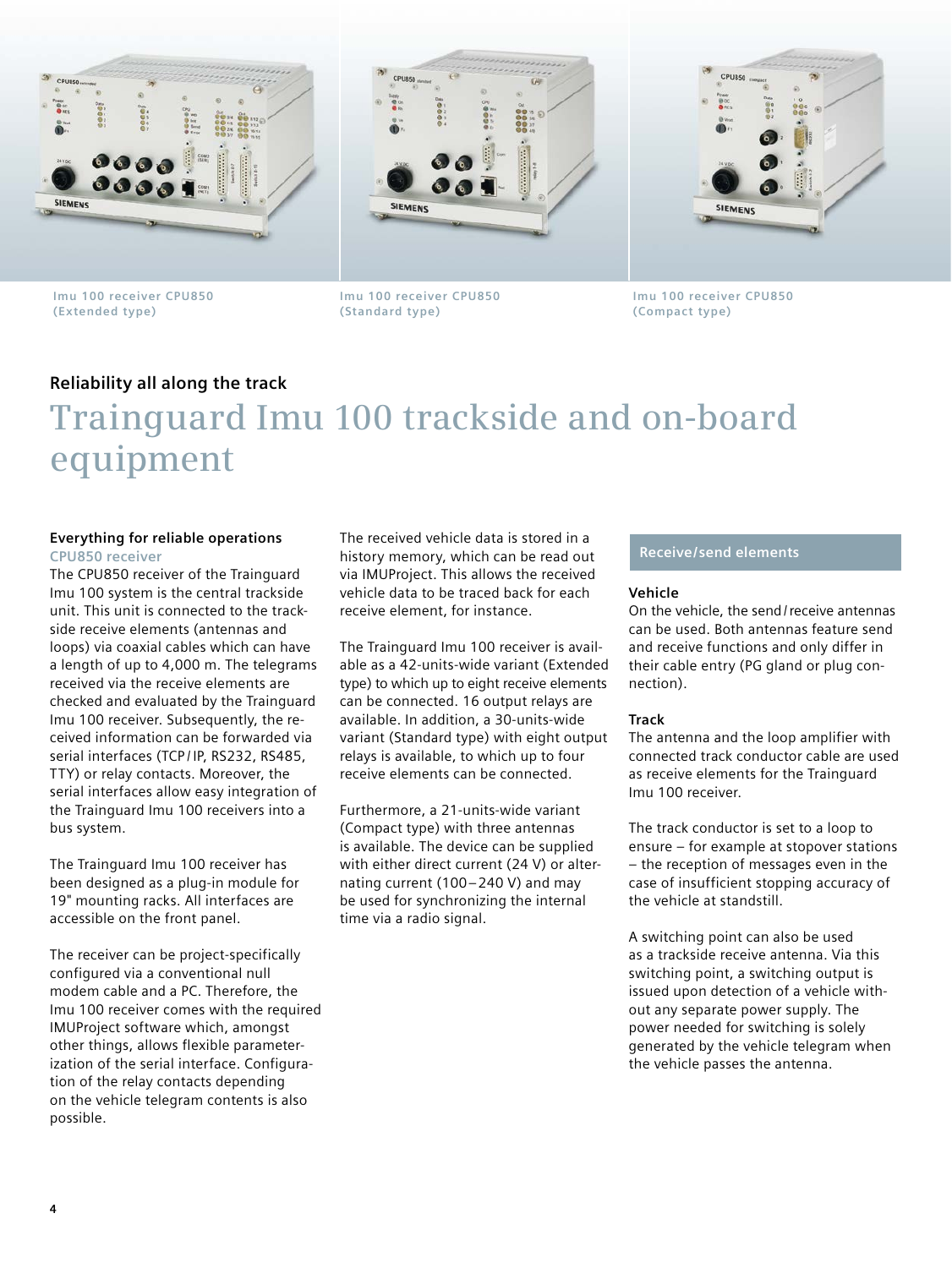



**Receive antenna Vehicle unit (box)** 

#### **Vehicle unit**

In unidirectional operation (transmission of data from the vehicle to the track), the vehicle unit comprises a power supply module and a processing module.

In bidirectional operation (transmission from the vehicle to the track and vice versa), an additional receive module is used. The modules are installed in a plugin module (14 units wide, 3 units high) for 19" mounting racks. Switch-over is cyclical between the send and receive functions, thus enabling send and receive functionality via a vehicle antenna. Bidirectional operation is realized by means of a vehicle unit. For this purpose, the Com 100 switching module (12 units wide, 3 units high) is used in addition to the vehicle unit.

The interfaces to the peripheral units are also accessible via a 14-units-wide (12-units-wide when a Com 100 module is used) backplane on the rear.

The following connections are available:

- 24 V battery voltage
- vehicle antenna
- vehicle bus (integrated on-board information system)
- driver console direction keys (left, straight, right, request)

as well as additional parallel inputs and outputs for other purposes.

When connecting to an integrated onboard information system, predefined information (e. g. line number, turnaround number, vehicle number, etc.) can be taken over from the vehicle unit and forwarded to the track via the vehicle antenna mounted underneath the vehicle.

The driver is permanently provided with status messages from the Trainguard Imu 100 which are displayed by the integrated on-board information system. Via separate pushbuttons, manual requests (e. g. point control commands) can be issued by the driver. These requests can be used if the scheduled route is to be changed at points.

Upon receipt of a line telegram, the received data is forwarded in less than 90 ms to the integrated on-board information system and can be used to synchronize the vehicle position, for example.

Furthermore, the line data can be output directly by the Trainguard Imu 100 vehicle unit on a circuit-related basis.

#### **Test unit – convenient checking for vehicle and line**

The Trainguard Imu 100 test device is used for testing the transmission of data telegrams at the interface (air gap) between the on-board equipment and the trackside equipment of the inductive transmission system. This test device is able to simulate both the on-board equipment and the trackside equipment (transmission and reception of telegrams) and to display the telegram contents.

Either mains-powered testing (24 V DC or 100 to 240 V AC) or mains-independent testing is possible. In the latter case, power is supplied by a built-in storage battery.

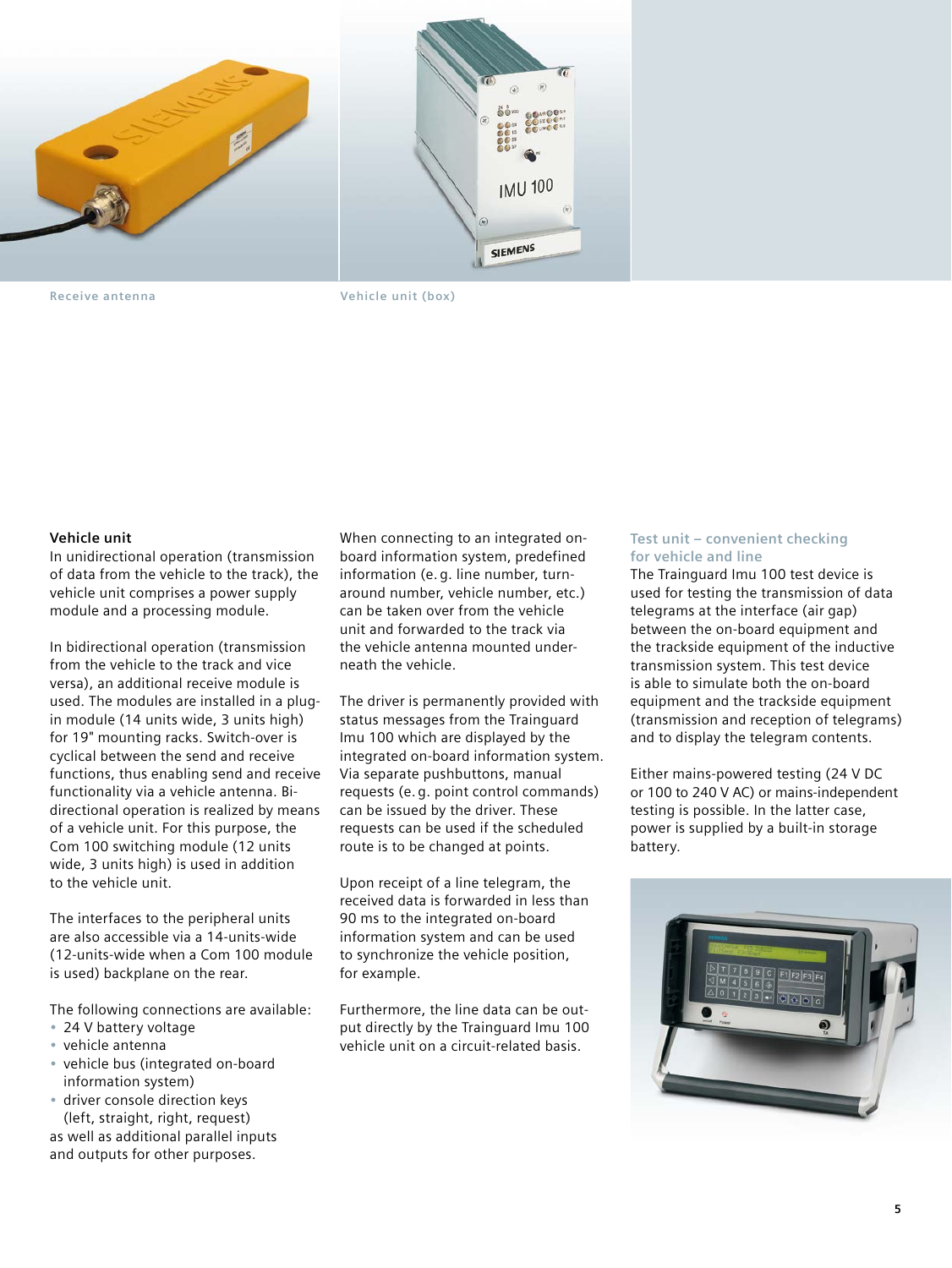

# **Selected references Trainguard Imu 100: a system with proven reliability – worldwide**

More and more rail operators are relying on the capability of modern operations management systems made by Siemens – the innovative tools for reducing costs and improving operations. Our systems are helping rail operators in busy metropolitan areas by offering a level of mobility to meet the demands of modern-day life. Thanks to their user-friendliness and flexibility, our inductive transmission systems have proven to be reliable in day-to-day service for a lot of customers.

Trainguard Imu 100 is used in more than 1000 tram, light rail transit and metro vehicles throughout the world. This system is being continuously maintained and refined for the growing requirements of rail operators in mass transit.

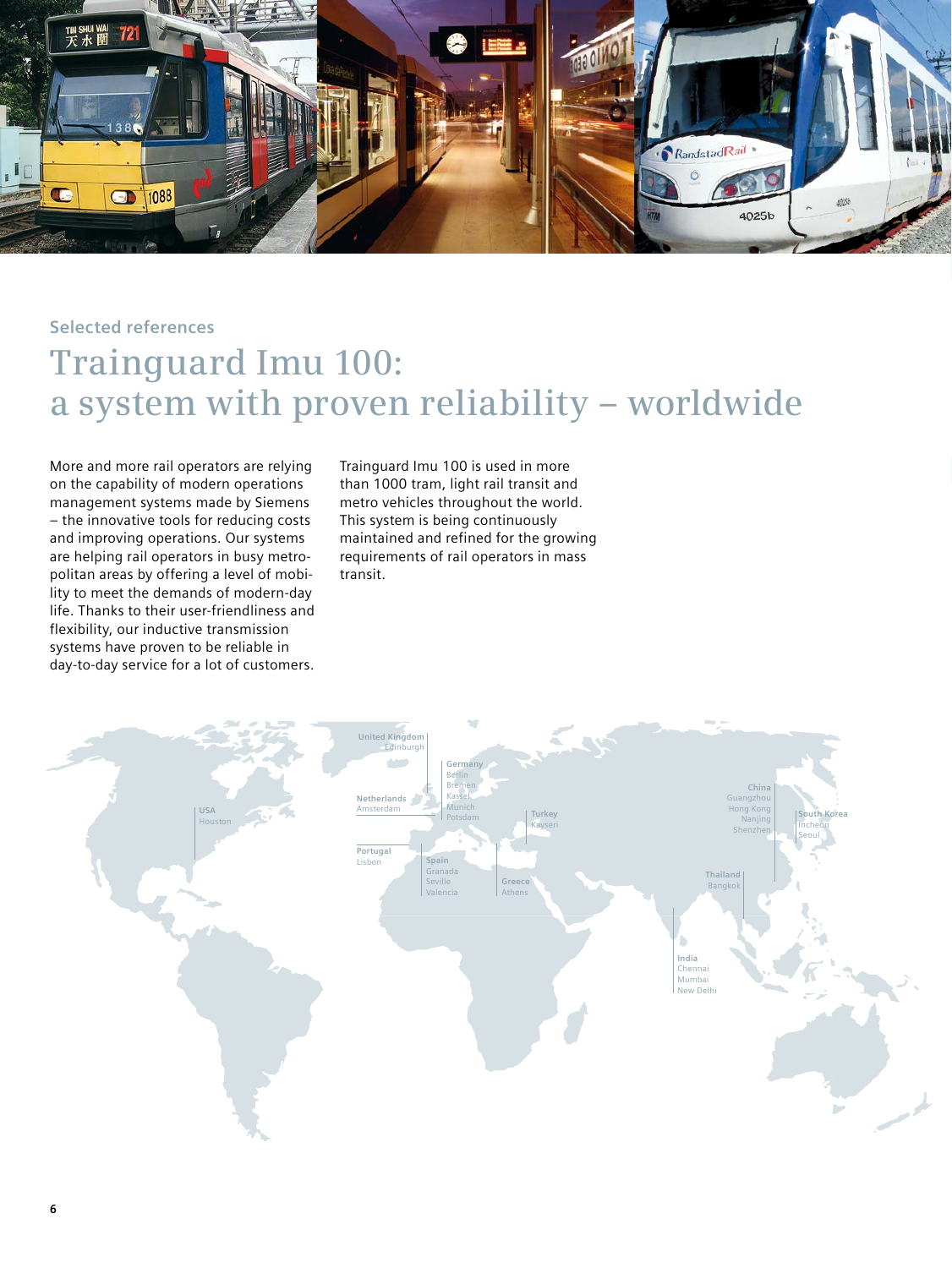### **Facts speak for themselves**

**Technical data** 

| Imu 100 system data                      |                                                                                                                                                                                                                     |
|------------------------------------------|---------------------------------------------------------------------------------------------------------------------------------------------------------------------------------------------------------------------|
| Transmission method                      | Time-division multiplexing (frequency shift keying)                                                                                                                                                                 |
| Transmission frequencies                 | 823.5 kHz/875 kHz                                                                                                                                                                                                   |
| Transmission rate                        | 50 kBaud                                                                                                                                                                                                            |
| Form of transmission                     | Telegram with start and stop flags                                                                                                                                                                                  |
| Data volume                              | $\leq$ 96 usable bits                                                                                                                                                                                               |
| Transmission air gap                     | up to 400 mm                                                                                                                                                                                                        |
| Mean deviation                           | $± 100$ mm                                                                                                                                                                                                          |
| Speed range                              | $\leq$ 200 km/h (unidirectional),                                                                                                                                                                                   |
|                                          | $\leq$ 100 km/h (bidirectional)                                                                                                                                                                                     |
| Imu 100 receiver CPU850                  |                                                                                                                                                                                                                     |
| Operating voltage                        | 4 V DC ± 25% or 100 to 240 V AC/50 to 60 Hz                                                                                                                                                                         |
| Power consumption                        | max. 38 W                                                                                                                                                                                                           |
| Weight                                   | DC version 3.3 kg; AC version 3.6 kg                                                                                                                                                                                |
| Antenna cable                            | Coaxial cable (e.g. V45460-D17-B6)                                                                                                                                                                                  |
| Cable length                             | 4,000 m (when using above-mentioned coaxial cable)                                                                                                                                                                  |
| <b>Extended type</b><br>Dimensions       | 3 units high, 42 units wide, designed as<br>plug-in module for 19" mounting racks<br>Width 213 mm<br>Height 130 mm incl. front panel<br>(plug-in height 110 mm)<br>Depth 250 mm incl. handle (plug-in depth 234 mm) |
| Interfaces                               | Power supply<br>8 receive elements (antennas, loops)<br>PC interface<br>Serial output interfaces (RS232, RS485, TTY, TCP/IP)<br>16 output relays with changeover contacts                                           |
| <b>Standard type</b><br>Dimensions       | 3 units high, 30 units wide, designed as<br>plug-in module for 19" mounting racks<br>Width 152 mm<br>Height 130 mm incl. front panel<br>(plug-in height 110 mm)<br>Depth 216 mm incl. handle (plug-in depth 200 mm) |
| Interfaces                               | Power supply<br>4 receive elements (antennas, loops)<br>PC interface<br>Serial output interfaces<br>(RS232, RS485, TTY, TCP/IP)<br>8 output relays with changeover contacts                                         |
| <b>Compact type</b><br><b>Dimensions</b> | 3 units high, 21 units wide, designed as<br>plug-in module for 19" mounting racks<br>Width 107 mm<br>Height 130 mm incl. front panel<br>(plug-in height 110 mm)<br>Depth 195 mm incl. handle (plug-in depth 180 mm) |
| Interfaces                               | Power supply<br>3 receive elements (antennas, loops)<br>PC interface<br>Serial output interfaces (RS232, TCP/IP)<br>3 optocoupler outputs                                                                           |

### **Vehicle unit**

| Operating voltage | 24 V DC +20% / -25%                                                                                                                                                                                                                      |
|-------------------|------------------------------------------------------------------------------------------------------------------------------------------------------------------------------------------------------------------------------------------|
| Power consumption | max. 10 W                                                                                                                                                                                                                                |
| Weight            | $1$ kg                                                                                                                                                                                                                                   |
| Antenna cable     | 2 x two-wire twisted pair                                                                                                                                                                                                                |
|                   | (e.g. V45551-D22-B6)                                                                                                                                                                                                                     |
| Cable length      | 100 m (when using above-mentioned cable)                                                                                                                                                                                                 |
| Dimensions        | 3 units high, 14 units wide, designed as<br>plug-in module for 19" mounting racks<br>Width 71 mm<br>Height 130 mm incl. front panel<br>(plug-in height 110 mm)<br>Depth 190 mm incl. handle<br>(plug-in depth 175 mm)                    |
| Interfaces        | Power supply<br>Send/receive antenna<br>Vehicle bus (integrated on-board<br>information system)<br>Driver console direction keys<br>(e.g. left, straight, right, request)<br>Additional digital inputs and outputs<br>for other purposes |

### **Send / receive elements**

| Dimensions | 300 mm x 150 mm x 80 mm |
|------------|-------------------------|
| Weight     | 3 kg                    |

#### **S25060-X10-X20 switching point**

| Dimensions | 300 mm x 150 mm x 80 mm |
|------------|-------------------------|
| Weight     | 3 kg                    |